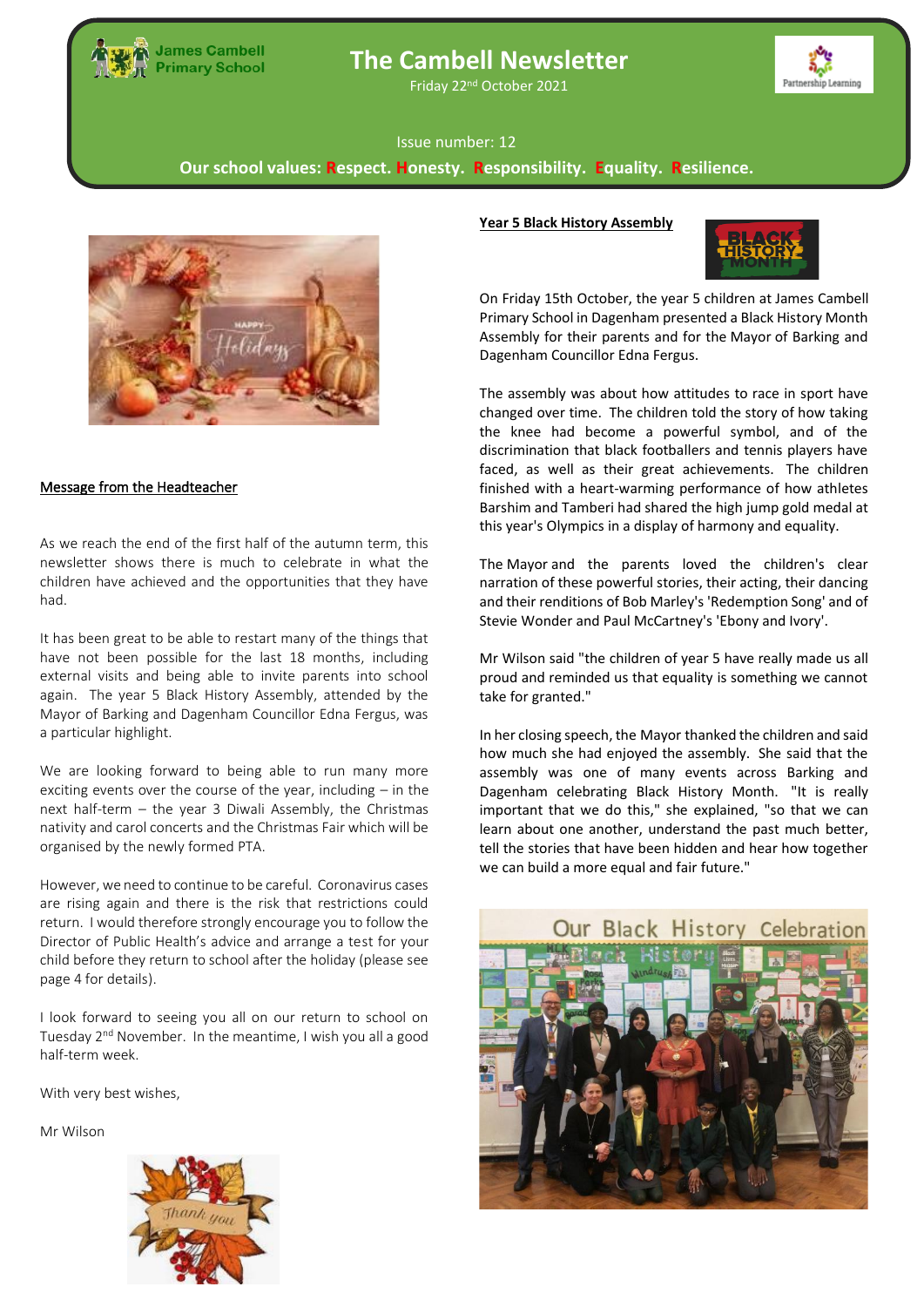

## **Parent Teacher Association**

On Tuesday 19th October parents came to the first meeting of the Parent Teacher Association organised by Mrs Masters. There was a real enthusiasm at the meeting for parents and the school to work closely together to organise some exciting community events and to raise money for children's education.

The next meeting will be at 9.15am on Friday 5<sup>th</sup> November. At this meeting, we will elect a committee for the PTA and discuss the organisation of the Christmas Fair.



At James Cambell Primary, we are proud to live in Barking and Dagenham, one of London's most diverse boroughs. We are determined that all our young people, particularly the most disadvantaged, should have the best possible start in life.

Schools across Barking and Dagenham have launched an important new race and social justice project to ensure:

- that pupils' experience of school and life chances is not adversely affected by ethnic background or racial group;
- that the curriculum of schools reflects and celebrates the diversity of the borough;
- that the staff and leadership of schools in the borough fully reflect its diversity; and
- that the views of the children in our schools informs our approach.

Mrs Thompson is James Cambell's lead facilitator for race and social justice. She has already introduced new reading books for each year group which promote race and social justice. Going forward, she will be engaging the wider community in the development of the schools' approach to the project.

If you would like to be involved in this important project, please let Mrs Thompson know through the school office.

#### **'Rainbow Fish' story teller visits Reception**



This half term Reception were lucky enough to get a visit from a very special story teller. Dressed as a pirate, the story teller, helped the children learn all about The Rainbow Fish and how it is great to share with others. A range of beautiful puppets and props were used to bring the story alive. All of the children behaved impeccably during the performance and many even had the confidence to stand up and be part of this lovely show.



## **Providing children with more fun and opportunities at playtimes**

These are exciting times at James Cambell Primary School. A fantastic new climbing frame has just been built in the year 1 and 2 playground. The climbing frame, which was installed by Educational Play Environments, is proving a huge hit with the children.

The climbing frame isn't the end of the planned improvements to the school playground. A gigantic sand pit is being installed later in the year. Meanwhile different zones in the playground are being designed to stimulate children's creativity and imagination, as well as their physical development. There will be role-play and art zones, opportunities for den-building and quiet reading areas. There will also still be space for classic ball games, like football and basketball.

Mrs Macleod will be arranging some information sessions for parents to let you know all about the playground improvements.





#### **Year 2 visit to Parsloes Park**

On Friday 15th October, the year 2 children went on a visit to Parsloes Park. This half term, as part of year 2's "Mapping Mayhem" topic we have been investigating our school and local area. We have been discussing the human and physical features of our area, as well as what an aerial view looks like and how to read maps.

The children had a lovely time walking around the park and making their aerial maps. We plotted the human and physical features and also made a key to identify important places in the park. We even had time to play in the playground once our hard work was done! Well done to all the year 2 children for being so sensible and well behaved on their visit. We are very proud of you all.

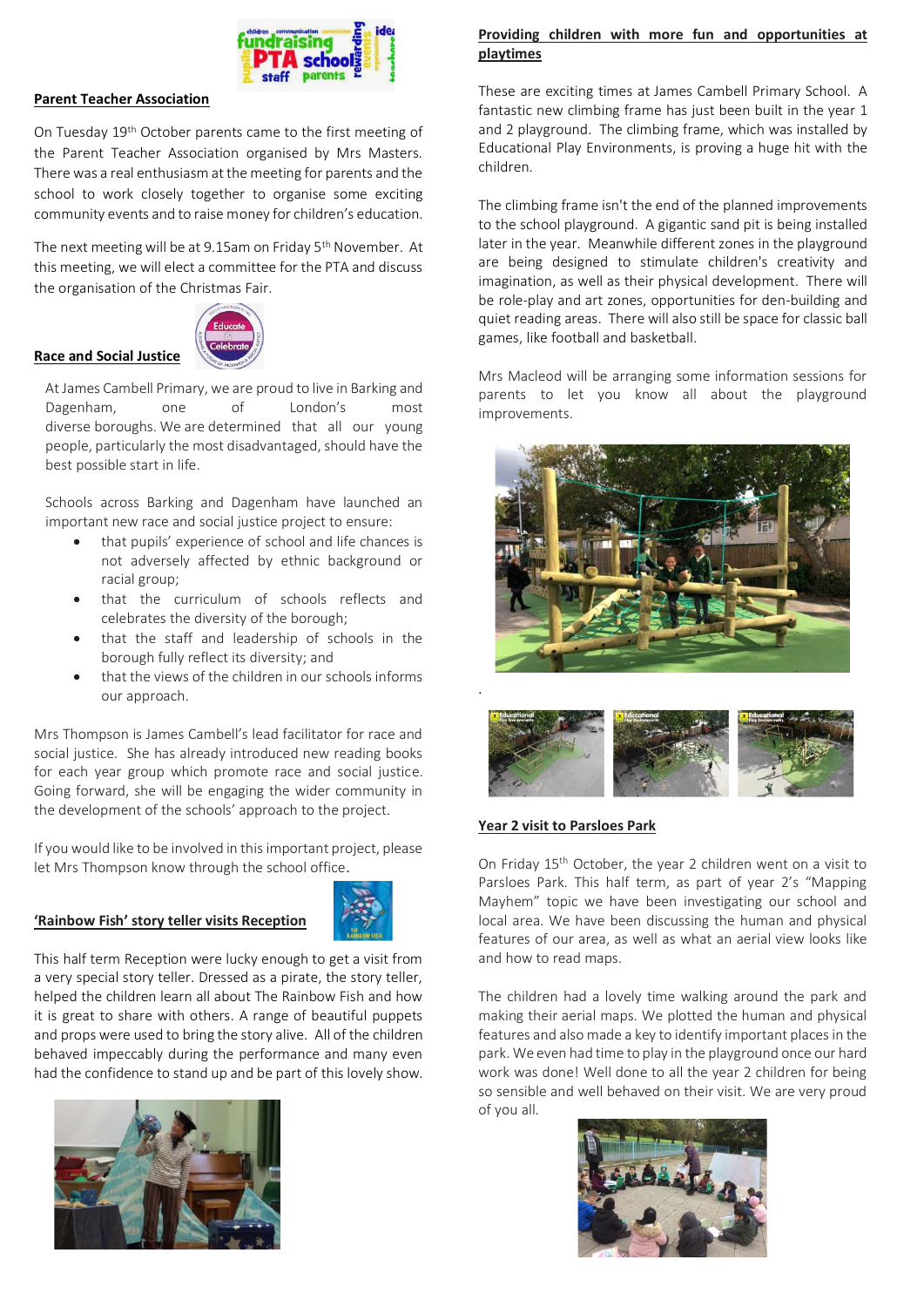## Year 5 explore 2000 years of Dagenham's history

Year 5 visited Valence House as part of their history study: *How has Dagenham changed and why?* The children learnt about what life was like in Dagenham in the past – going back on a journey of nearly 2000 years!

Evidence of the Romans has been found across Dagenham. Here are a few highlights…

In 1066, Dagenham celebrated the coronation of King William 'the Conqueror'.





During the Middle Ages, Barking Abbey was an important religious centre.



When the children looked in the archives, they learnt about James Cambell, a significant person from the local area, who our school is named after. They studied past documents to find out about people's lives in the past.



The children learnt about the development of Ford in Dagenham and its impact on the area from the archives. They looked at the docks and how they have changed.



They also looked for clues about the past from old photographs of Dagenham. They learnt the Becontree Estate was built to provide new housing for families following the war.



#### **January 2022 Nursery Intake**





We are delighted to announce that there are a limited number of spaces in our Nursery which we are able to offer to children who have had their third birthday since the start of the academic year (i.e. between  $1<sup>st</sup>$  September and 31 $<sup>st</sup>$ </sup> December).

The 'Rising 3' spaces will be offered on the basis of age so the children who turn 3 first in the autumn term will be offered the spaces first and so on.

All children in nursery will be guaranteed a place at the school next year.

If you would be interested in more information, to arrange a visit or register your child for a 'Rising 3' Nursery place please contact Mrs C Stevens a[t office@jamescambellprimary.org.uk](mailto:office@jamescambellprimary.org.uk)

## Applying for a Reception school place for September 2021



## Update from the Cambell Primary Centre (CPC)

The children of the CPC have had a very successful half term. We really enjoyed having the Chain Reaction theatre company in to see us. The children learnt to improve their focus through the 'Focus Pocus' workshops for six weeks. They used games and role play to decide how to resolve conflict.

The CPC also had a visit from the Borough's education inclusion partner, Bal Gill, who said, 'May I say how pleased and rewarding it was for me to see the children engaging. The atmosphere at the centre was so calm. The staff and pupils were so welcoming.'

We've also used apparatus in PE, made characters from the Tin Forest in DT and, of course, enjoyed our nurture work and cooking.